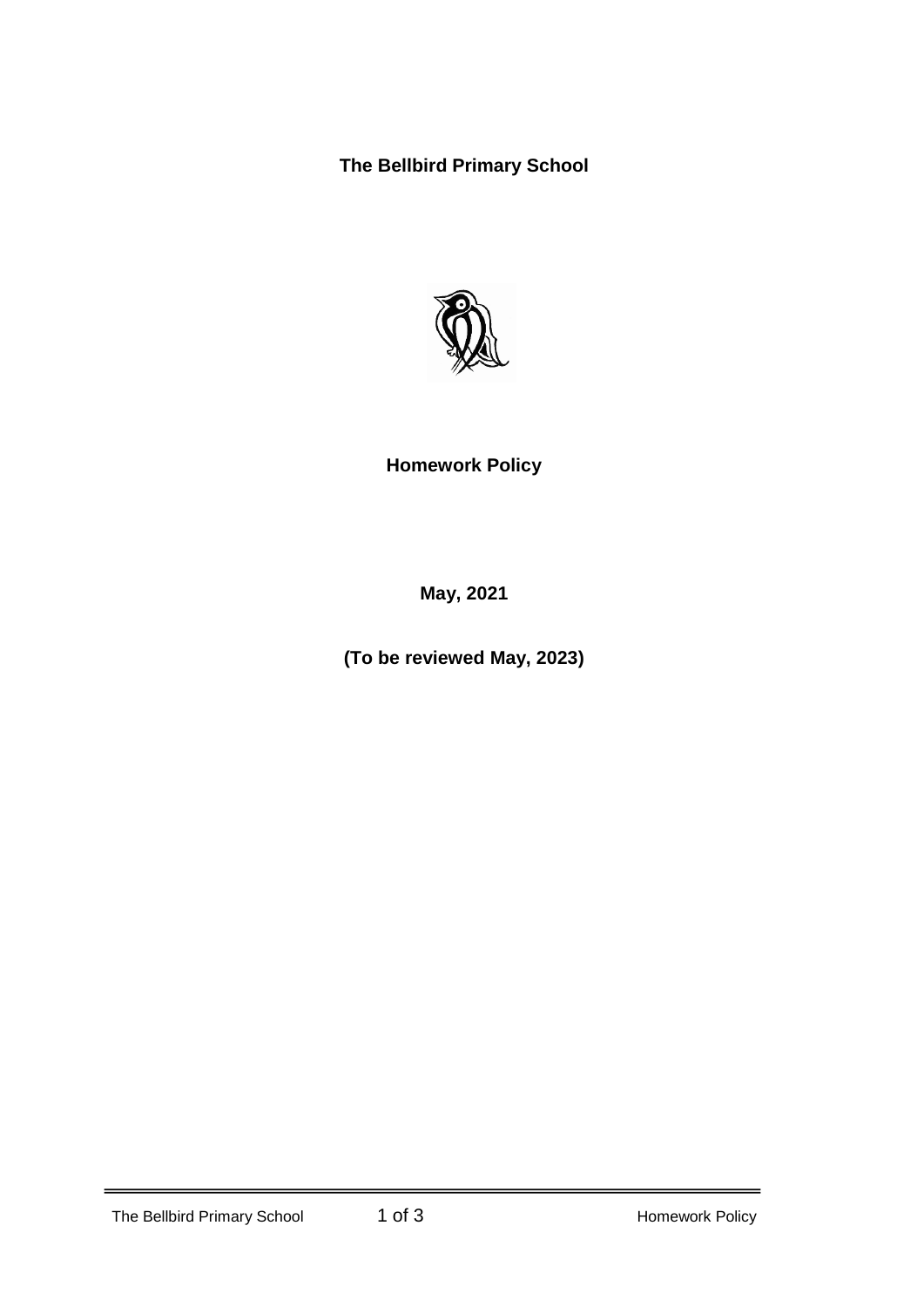We believe homework may support and consolidate school-based learning and that it encourages other skills such as research, collaborative decisionmaking and organisational skills.

Whilst we value the use of homework at primary age development, it is important that children experience outside activities, rest and play.

**Aims:** This Policy aims to ensure that:

- Parents and carers are treated as partners in their children's learning.
- There is a consistent approach throughout the school so that everyone – teachers, children and parents or carers – knows what to expect.
- Children and parents or carers are clear about what they need to do.
- There is a progression towards independence and individual responsibility.
- Tasks are planned to consolidate and reinforce skills and understanding across all areas of the curriculum.
- Appropriate monitoring and evaluation takes place to support learning.
- The needs of the individual pupils are taken into account.

### **Implementation**

- Children from Foundation Stage to Year 6 have regular homework.
- Children will receive weekly homework starting in the first full week of each half term until the penultimate week.
- Year 6 children may receive some homework to be completed over holiday periods.

# **Foundation Stage**

| <b>Subject</b>            | How often?                                                 |
|---------------------------|------------------------------------------------------------|
| Reading/learning phonemes | Daily (to start during the first half term<br>of the year) |
| All curriculum areas      | Menu with options to choose from<br>over each half term    |

Y1 - 5

| <b>Subject</b>                 | How often?                                              |
|--------------------------------|---------------------------------------------------------|
| Reading                        | Daily                                                   |
| Spellings plus spotlight words | Practise weekly                                         |
| <b>Maths</b>                   | <b>Weekly Mathletics tasks</b>                          |
| All curriculum areas           | Menu with options to choose from<br>over each half term |

The Bellbird Primary School 2 of 3 and 2 Homework Policy